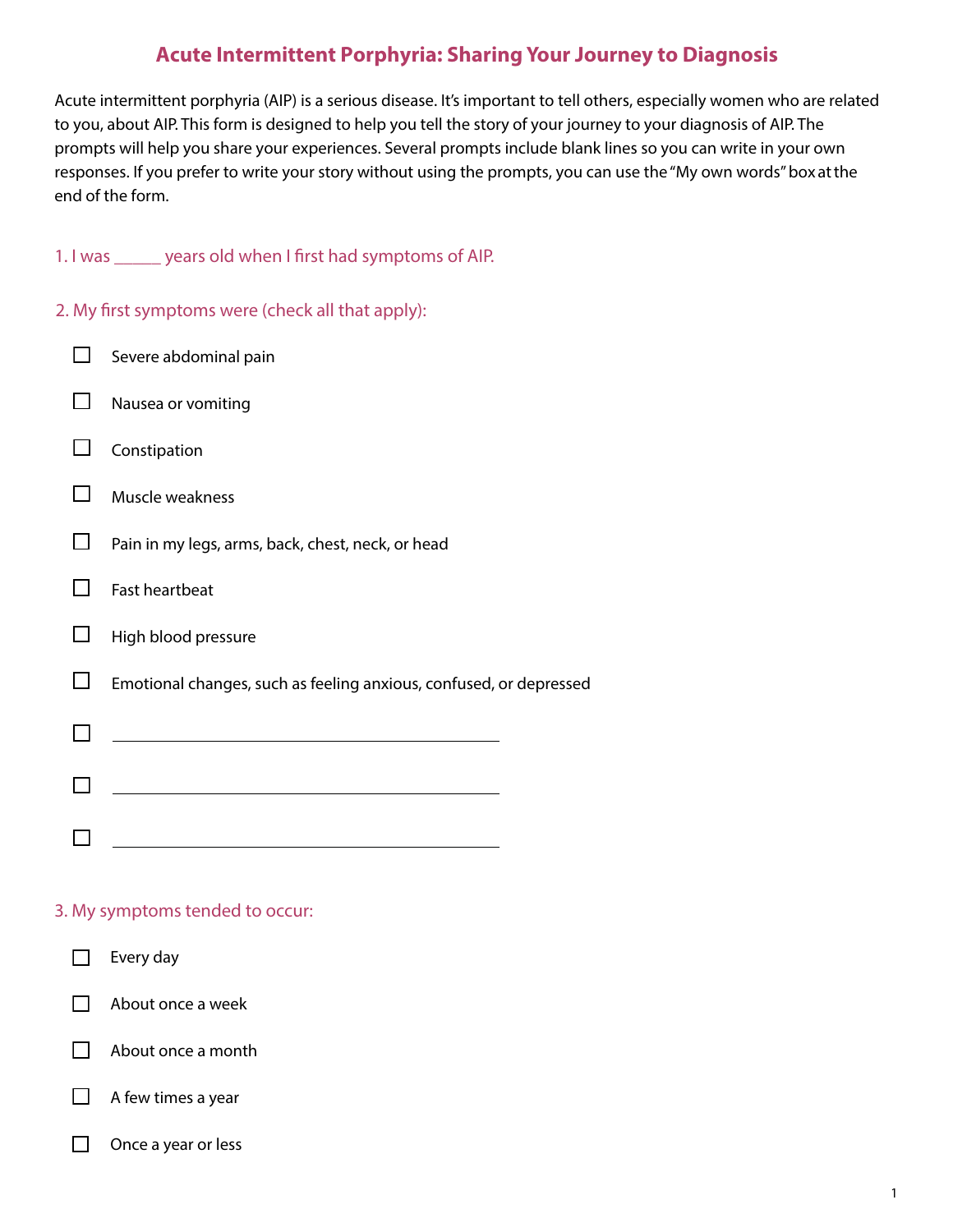#### 4. My symptoms tended to last:

- $\Box$ Less than an hour
- $\Box$ Many hours
- $\Box$ A day
- $\Box$ Many days
- 5. The first doctor I saw about my symptoms was a:
	- $\Box$ General practitioner, internist, or family doctor  $\Box$ Neurologist  $\Box$ Gastroenterologist  $\Box$ Gynecologist  $\Box$ Cardiologist  $\Box$ Emergency room doctor
	- $\Box$
- 6. Before I was diagnosed with AIP, I saw \_\_\_\_\_ (number) specialists about my symptoms. These specialists included:
- $\Box$ Neurologist  $\Box$ Gastroenterologist  $\Box$ Hematologist  $\Box$ Cardiologist  $\Box$  $\Box$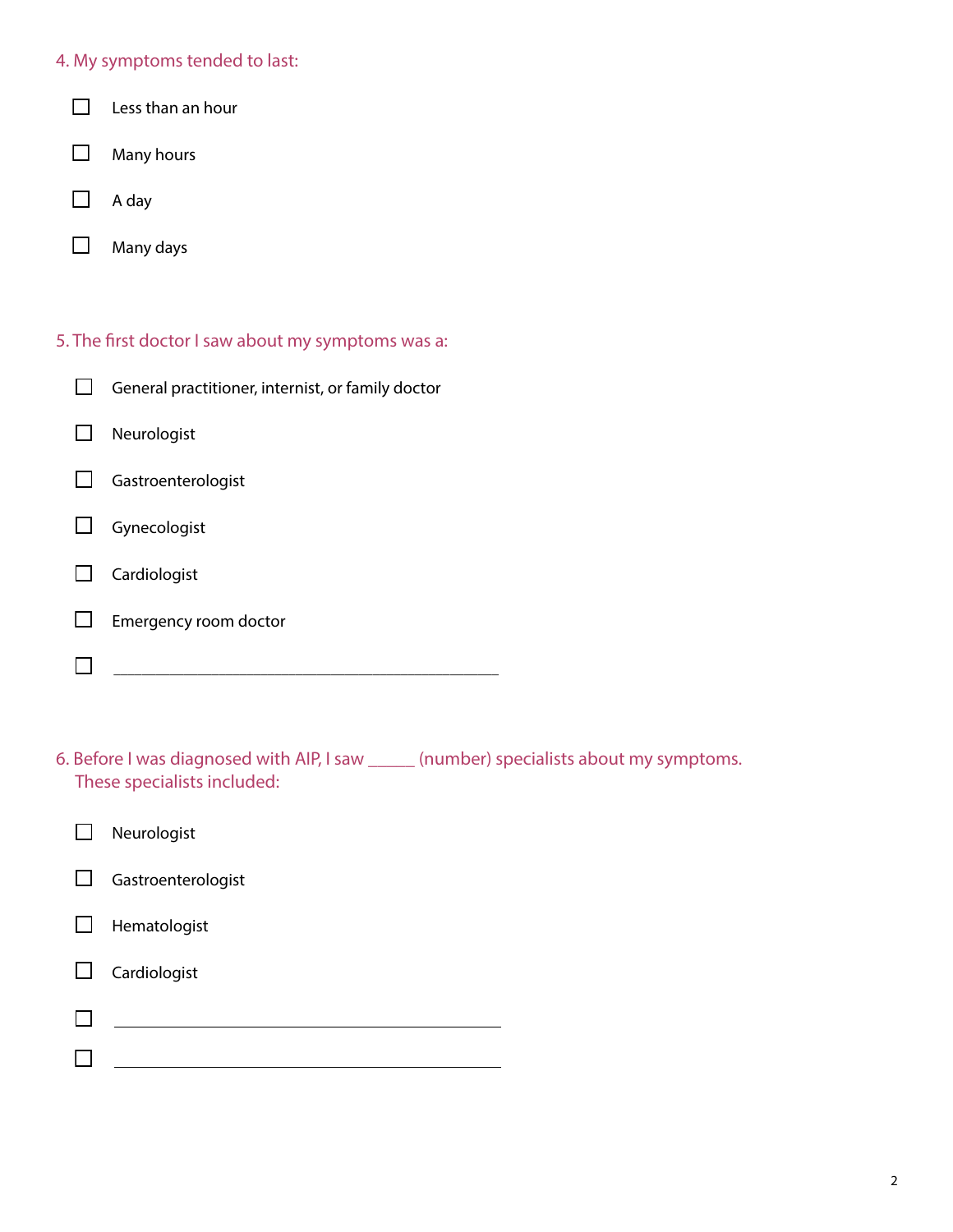7. Before I was diagnosed with AIP, the doctors I saw about my AIP symptoms diagnosed me with:

| $\Box$ and $\Box$ and $\Box$ and $\Box$ and $\Box$ and $\Box$ and $\Box$ and $\Box$ and $\Box$ and $\Box$ and $\Box$ and $\Box$ and $\Box$ and $\Box$ and $\Box$ and $\Box$ and $\Box$ and $\Box$ and $\Box$ and $\Box$ and $\Box$ and $\Box$ and $\Box$ and $\Box$ and $\Box$ |
|--------------------------------------------------------------------------------------------------------------------------------------------------------------------------------------------------------------------------------------------------------------------------------|
| $\Box$ and $\Box$ and $\Box$ and $\Box$ and $\Box$ and $\Box$ and $\Box$ and $\Box$ and $\Box$ and $\Box$ and $\Box$ and $\Box$ and $\Box$ and $\Box$ and $\Box$ and $\Box$ and $\Box$ and $\Box$ and $\Box$ and $\Box$ and $\Box$ and $\Box$ and $\Box$ and $\Box$ and $\Box$ |
| $\Box$ . The contract of the contract of the contract of the contract of the contract of the contract of the contract of the contract of the contract of the contract of the contract of the contract of the contract of the co                                                |
| <u> Tantan di Kabupatén Bandar Bandar Bandar Bandar Bandar Bandar Bandar Bandar Bandar Bandar Bandar Bandar Bandar Bandar Bandar Bandar Bandar Bandar Bandar Bandar Bandar Bandar Bandar Bandar Bandar Bandar Bandar Bandar Band</u>                                           |

- 8. I went to the emergency room or was hospitalized about \_\_\_\_\_\_ (number) times before I was diagnosed with AIP.
- 9. I was \_\_\_\_\_ years old when I was diagnosed with AIP.

# 10. I was diagnosed with AIP by a:

 $\square$  Neurologist

| $\Box$ Gastroenterologist |  |
|---------------------------|--|
|                           |  |

|  | Hematologist |
|--|--------------|
|--|--------------|

 $\Box$  Cardiologist

11. I was diagnosed with AIP on the basis of (check all that apply):

| $\Box$ Symptoms alone     |  |  |
|---------------------------|--|--|
| $\Box$ Urine or lab tests |  |  |
| $\Box$ Genetic testing    |  |  |
|                           |  |  |